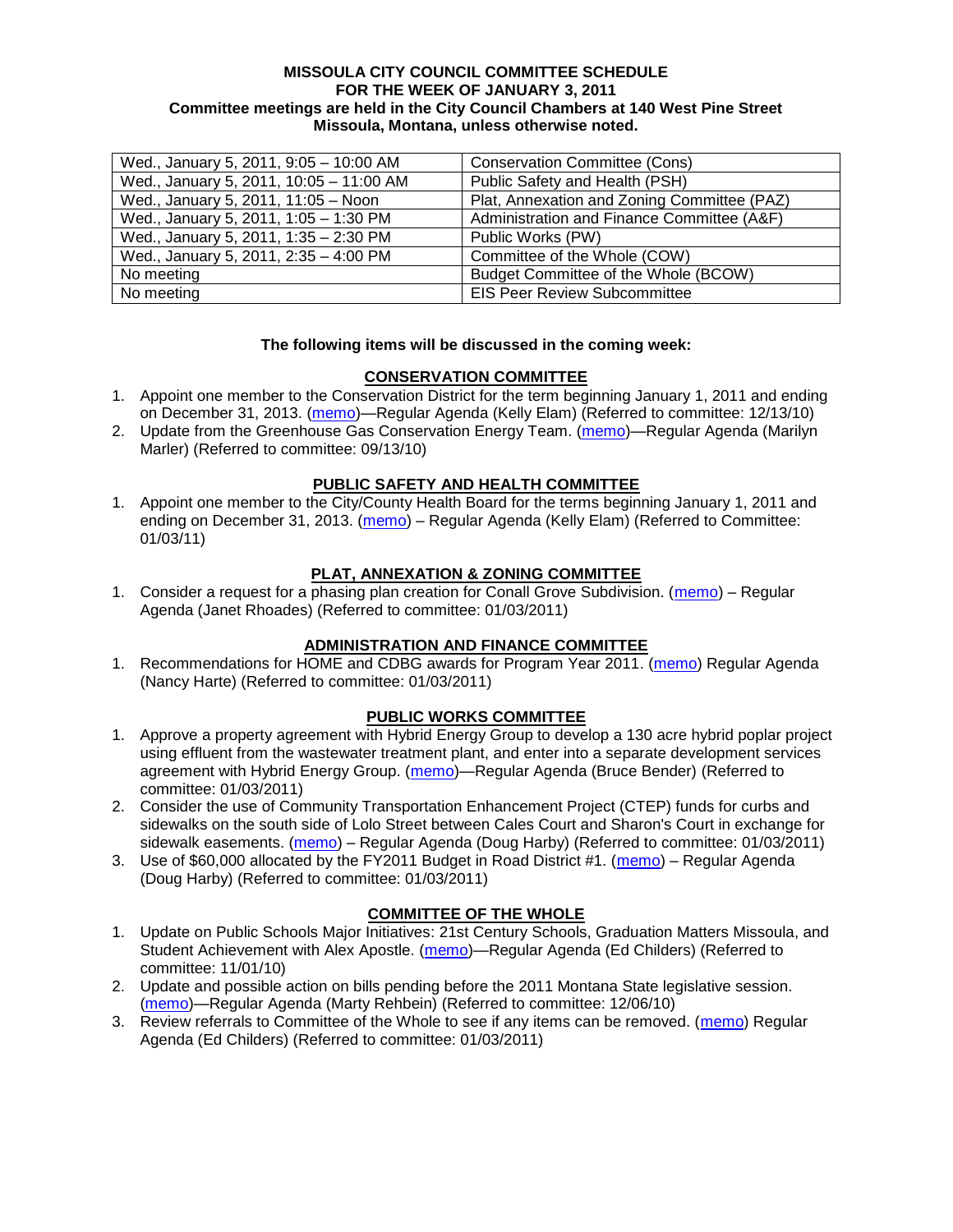#### \*\*\*\*\*\*\*\*\*\*\*\*\*\*\*\*\*\*\*\*\*\*\*\*\*\*\*\*\*\*\*\*\*\*\*\*\*

### **The following items have been referred to City Council committees, but the committees will not discuss them in the coming week:**

# **PUBLIC SAFETY AND HEALTH COMMITTEE**

- 1. Police Department Update Ongoing in Committee. (Mark Muir)
- 2. Fire Department Update Ongoing in Committee (Mike Painter)
- 3. Health Department Update Ongoing in Committee. (Ellen Leahy)
- 4. An [ordinance](ftp://ftp.ci.missoula.mt.us/Packets/Council/2008/2008-12-15/2008CatOrdinanceAmendment%5B1%5D.pdf) amending Missoula Municipal Code Chapter 6.09 entitled "Missoula Cat Ordinance" section 6.09.010 through 6.09.090 to amend definitions, to limit the number of cats over the age of four months that a person, family, or household can harbor, keep, or maintain to five and to enact other general amendments. [\(PS&H\)](ftp://ftp.ci.missoula.mt.us/Packets/Council/2008/2008-12-15/081210psh.pdf) (Returned from Council floor: 01/12/09)
- 5. An [ordinance](ftp://ftp.ci.missoula.mt.us/Packets/Council/2008/2008-12-15/DogOrdinance--PSHrevisions.pdf) amending Missoula Municipal Code Title 6 entitled "Animals" generally amending Chapter 6.04 entitled "Animals Running at Large" and Chapter 6.08 entitled "Dogs and Pet Shops," increasing the fee when an animal is impounded and establishing a fee for a boarding kennel license. [\(PS&H\)](ftp://ftp.ci.missoula.mt.us/Packets/Council/2008/2008-12-15/081210psh.pdf) (Returned from Council floor: 01/12/09)
- 6. Consider an [ordinance](http://www.ci.missoula.mt.us/DocumentView.aspx?DID=5133) amending Missoula Municipal Code Title 9 entitled "Public Peace, Morals and Welfare" by creating Chapter 58 entitled "Social Host and Rental Space Gatherings involving consumption of Alcohol by Minors" and enacting Sections 9.58.010 through 9.58.030. [\(memo\)](http://www.ci.missoula.mt.us/DocumentView.aspx?DID=5149)-Regular Agenda (Dave Strohmaier) (Referred to committee: 12/06/10)
- 7. Review implementation of the Missoula Outdoor Lighting Ordinance [\(memo\)](http://www.ci.missoula.mt.us/DocumentView.aspx?DID=4420).—Regular Agenda (Dave Strohmaier) (Referred to committee: 08/09/10)

# **CONSERVATION COMMITTEE**

- 1. Information on Trail Projects [\(memo\)](http://www.ci.missoula.mt.us/DocumentView.aspx?DID=4477).—Regular Agenda (Marilyn Marler) (Referred to committee: 08/23/2010)
- 2. Reorganization of conservation lands advisory committees. [\(memo\)](http://www.ci.missoula.mt.us/DocumentView.aspx?DID=4957)—Regular Agenda (Marilyn Marler) (Referred to committee: 11/08/10)
- 3. Consider a new ordinance that will create a process and criteria for the naming of public parks, trails, open space, and recreation facilities. [\(memo\)](http://www.ci.missoula.mt.us/DocumentView.aspx?DID=4848)—Regular Agenda (Jackie Corday) (Referred to committee: 10/25/10)
- 4. Approve an agreement between the City and Garden City Harvest (GCH) to allow for community gardens on City owned properties that will be identified in the future. [\(memo\)](http://www.ci.missoula.mt.us/DocumentView.aspx?DID=4847)—Regular Agenda (Jackie Corday) (Referred to committee: 10/25/10) (Item tabled in committee 12/08/2010)
- 5. Budget update on aquatics. [\(memo\)](http://www.ci.missoula.mt.us/DocumentView.aspx?DID=4917)—Regular Agenda (Lyn Hellegaard) (Referred to committee: 11/08/10)
- 6. Review the Master Fee Schedule for facility use, reservations, contracts, permits, and programs for 2011. [\(memo\)](http://www.ci.missoula.mt.us/DocumentView.aspx?DID=5207)—Regular Agenda (Shirley Kinsey) (Referred to committee: 12/13/10)
- 7. Appoint three members who are qualified electors (registered to vote) and either reside in the city limits or within a four and a half mile radius of the city limits to the Open Space Advisory Committee. [\(memo\)](http://www.ci.missoula.mt.us/DocumentView.aspx?DID=5253)—Regular Agenda (Kelly Elam) (Referred to committee: 12/20/10)
- 8. [Resolution](http://www.ci.missoula.mt.us/DocumentView.aspx?DID=5179) revising City of Missoula Parks and Recreation Fee Schedules for Parks, and Recreation programs, facilities and concessionaires. [\(Memo\)](http://www.ci.missoula.mt.us/DocumentView.aspx?DID=5207) [\(Cons\)](http://www.ci.missoula.mt.us/Archive.aspx?ADID=3312) (Returned from Council floor: 01/03/11)

# **PLAT, ANNEXATION & ZONING COMMITTEE**

- 1. Annexation. (see separate list at City Clerk's Office for pending annexations) (Ongoing in Committee)
- 2. Update the Rattlesnake Valley Comprehensive Plan Amendment [\(memo\)](ftp://ftp.ci.missoula.mt.us/Packets/Council/2007/2007-04-02/Referrals/Rattlesnake_Plan_Update_referral.pdf).—Regular Agenda (Dave Strohmaier) (Referred to committee: 04/02/07)
- 3. Request to rezone the property legally described as Lot 3 of Scott Street Lots Subdivision, located in Section 16, T13N, R19W, P.M.M. form D (Industrial) to I-1 (Light Industrial), based on the finding of fact and conclusions of law. (PAZ [05/21/08\)](ftp://ftp.ci.missoula.mt.us/Packets/Council/2008/2008-06-02/080521paz.pdf) (Returned from Council floor: 6/2/08)
- 4. Ongoing discussion of City planning issues with members of the Planning Board.—Regular Agenda (Bob Jaffe) (Referred to committee: 3/20/06)
- 5. Consider a resolution of intention to annex City and UM properties located in the southeastern quadrant of the City and schedule a public hearing in accordance with Montana Code Annotated Part 44 government lands method of annexation. [\(memo\)](http://www.ci.missoula.mt.us/DocumentView.aspx?DID=4845)—Regular Agenda (Carla Krause) (Referred to committee: 10/25/10)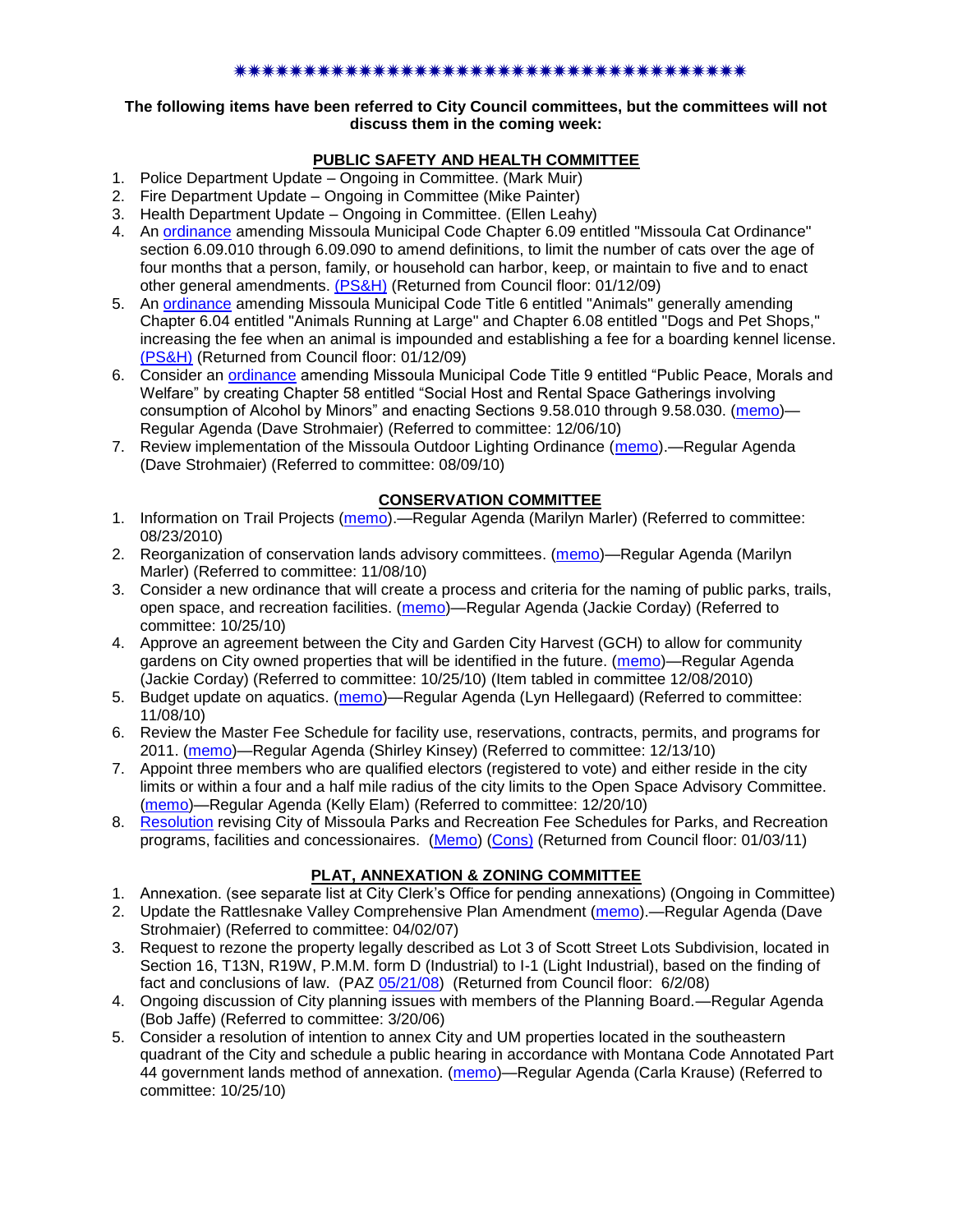- 6. Consider a request to rezone property at 620 Addison and 826 Kern. [\(memo\)](http://www.ci.missoula.mt.us/DocumentView.aspx?DID=5088)—Regular Agenda (Tim Worley) (Referred to committee: 11/22/10)
- 7. Discuss Russell & 3<sup>rd</sup> land use and zoning visioning and update. [\(memo\)](http://www.ci.missoula.mt.us/DocumentView.aspx?DID=4864)—Regular Agenda (Bob Jaffe) (Referred to committee: 10/25/10)

# **ADMINISTRATION AND FINANCE COMMITTEE**

- 2. Approve claims. (Ongoing) (Consent Agenda)
- 3. Approve journal vouchers. (Ongoing) (Consent Agenda)
- 4. Approve budget transfers. (Ongoing) (Consent Agenda)
- 5. An ordinance amending the municipal code as it relates to bike licensing.  $(A\&F)$  (Returned from council floor: 12/15/08)
- 6. Implications of establishing maintenance districts. [\(memo\)](ftp://ftp.ci.missoula.mt.us/Packets/Council/2009/2009-05-11/Referrals/MaintenanceDistricts.pdf) Regular Agenda (Bob Jaffe) (Referred to committee: 05/11/09)
- 7. Clarify position of council member who also serves on the board of a non-profit agency that has dealings with the city. [\(memo\)](http://www.ci.missoula.mt.us/DocumentView.aspx?DID=1840) – Regular Agenda (Ed Childers) (Referred to committee: 07/20/2009)
- 8. Review the FY 2011-15 capital improvement projects (CIP). [\(memo\)](http://www.ci.missoula.mt.us/DocumentView.aspx?DID=3522) Regular Agenda (Brentt Ramharter) (Referred to committee: 04/19/2010)
- 9. Amend Council rules to change the Council's regular meeting schedule to two meetings per month [\(memo\)](http://www.ci.missoula.mt.us/DocumentView.aspx?DID=4027).—Regular Agenda (Marty Rehbein) (Referred to committee: 06/07/10)
- 10. Discuss the disposition of surplus city property. [\(memo\)](http://www.ci.missoula.mt.us/DocumentView.aspx?DID=4862)—Regular Agenda (John Newman) (Referred to committee: 10/25/10)
- 11. Amend the FY 2010 budget to appropriate expenditures that were not identified in the original budget. [\(memo\)](http://www.ci.missoula.mt.us/DocumentView.aspx?DID=4883)—Regular Agenda (Brentt Ramharter) (Referred to committee: 11/01/2010)
- 12. Discuss outstanding third-party contracts. [\(memo\)](http://www.ci.missoula.mt.us/DocumentView.aspx?DID=4956)—Regular Agenda (Lyn Hellegaard) (Referred to committee: 11/08/10)
- 13. Review the city's current policy for charging the public for various city-produced documents [\(memo\)](http://www.ci.missoula.mt.us/DocumentView.aspx?DID=5143) Regular Agenda (Dave Strohmaier) (Referred to committee: 12/06/10)
- 14. Confirm the reappointment of Mark Muir to the Impact Fee Advisory Committee completing a term commencing December 1, 2010 and ending November 30, 2014. (Returned from Council floor: 11/1/10)

# **PUBLIC WORKS COMMITTEE**

- 1. Consider the sizes of grease interceptors for the restaurant industry [\(memo\)](ftp://ftp.ci.missoula.mt.us/Packets/Council/2008/2008-04-21/Referrals/Industrial_waste_restaurants.pdf).—Regular Agenda (Stacy Rye and Bob Jaffe) (Referred to committee: 04/21/08)
- 2. Review infrastructure conditions at the locations of serious and fatal traffic accidents: 2007-2009 [\(memo\)](http://www.ci.missoula.mt.us/DocumentView.aspx?DID=3031).—Regular Agenda (Jason Wiener) (Referred to committee: 01/25/10)
- 3. T4 America partner support [\(memo\)](http://www.ci.missoula.mt.us/DocumentView.aspx?DID=4452) Regular Agenda (Stacy Rye) (Referred to committee: 08/16/10)
- 4. Presentation from Public Works staff regarding proposed process for finding contractors and awarding bids for reconstruction of Russell Street. [\(memo\)](http://www.ci.missoula.mt.us/DocumentView.aspx?DID=5042)—Regular Agenda (Bob Jaffe) (Referred to committee: 11/15/2010)

# **COMMITTEE OF THE WHOLE**

- 1. Mayor's Update Ongoing in Committee. (Mayor Engen)
- 2. Updates from Council representatives on the Health Board, Community Forum, Transportation Policy Coordinating Committee, other boards and commissions as necessary. – (Ongoing in Committee)
- 3. Joint meeting of the Mayor, City Council and County Commission; a facilitated quarterly OPG review as directed in the [Interlocal Agreement](ftp://ftp.ci.missoula.mt.us/Documents/Mayor/OPG/Adopted-ILA-2005.pdf) (Agenda)—Ongoing (Mayor Engen)
- 4. Develop short and mid-term goals [\(memo\)](ftp://ftp.ci.missoula.mt.us/Packets/Council/2007/2007-04-23/Referrals/Council_Goals.pdf).—Regular Agenda (Bob Jaffe) (Referred to committee: 4/23/07)
- 5. Joint meeting between the Missoula City Council and the Missoula County Public Schools' Board of Trustees [\(memo\)](ftp://ftp.ci.missoula.mt.us/Packets/Council/2007/2007-09-17/Referrals/Council_School_Board_referral.pdf).—Regular Agenda (Dave Strohmaier) (Referred to committee: 09/17/07)
- 6. Examination of Office Planning and Grants [\(memo\)](ftp://ftp.ci.missoula.mt.us/Packets/Council/2008/2008-09-08/Referrals/080825HendricksonOPGreferral.pdf)—Regular Agenda (Lyn Hellegaard) (Referred to committee: 09/08/08)
- 7. Review CIP funding mechanism, vehicle replacement policy, department vehicle use practices, specifically Police, Fire, and Parking Commission [\(memo\)](ftp://ftp.ci.missoula.mt.us/Packets/Council/2008/2008-11-10/Referrals/ReviewBudgetary.pdf).—Regular Agenda (Ed Childers) (Referred to committee: 11/10/08)
- 8. Attend the UM/City luncheon hosted by The University of Montana on October 27, 2010 at 12:00 noon at the University Center, rooms #326-327. [\(memo\)](http://www.ci.missoula.mt.us/DocumentView.aspx?DID=4706)—Regular Agenda (Mayor Engen)